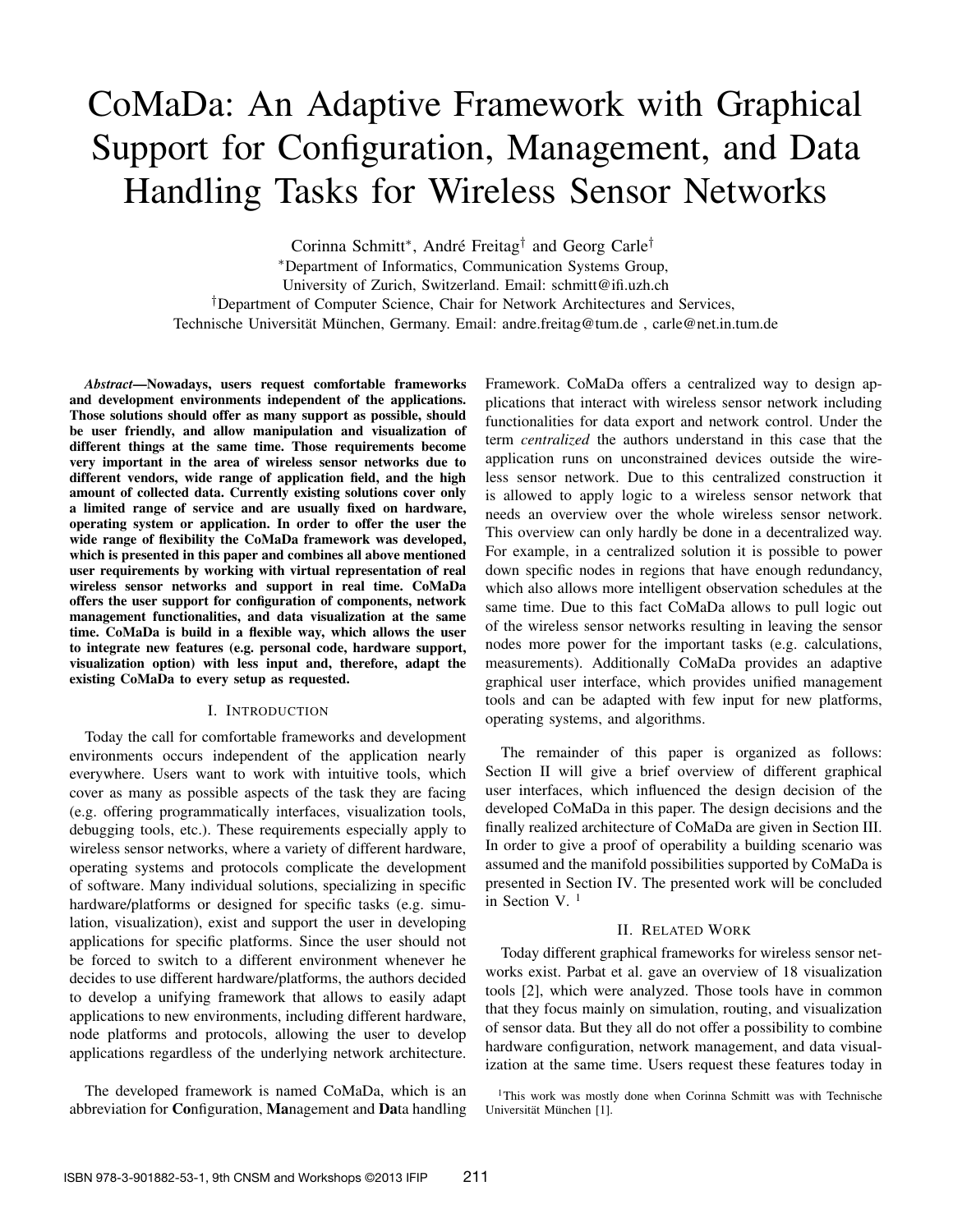order to administrate a system in a comfortable way and to be aware of system errors as soon as possible. At the same time the environment should be very flexible and independent in order to support different algorithms and hardware or operating systems to avoid using different instances of the interface in parallel. In the following a very briefly glimpse over existing visualization and simulation solutions is given.

The company Crossbow Technologies Inc. offers the interface MoteView for wireless sensor networks, which allows the user to integrate a client interface between the user and the network. MoteView offers tools that support the user by deploying and monitoring the networks. Additionally, MoteView allows the user to become connected to databases, to analyze the data, and to plot the data. MoteView was built in a modular way with four layers, which allows four visualization possibilities: Data, Commands, Topology, and Charts. The constraint for MoteView is the usage of sensor platforms of Crossbow (e.g. Mica, IRIS) and their supported operating system TinyOS. [3]

Due to user requests different simulators and emulators were developed in the community, such as NS-2, TOSSIM, OMNeT++, and COOJA. Those have in common that the user can setup a wireless sensor network with the personal code in order to evaluate its performance. In cooperation with the performance tests the user is able to vary a number of factors within the network (e.g. network size, deployment, delay, radio range, routing). All those simulators have in common that they are limited to one supported operating system. For example, COOJA supports only Contiki and TOSSIM only TinyOS. Sundani et al. pointed out in their research that no solution is applicable to all situations, which users can assume for the application. [4]

In order to sum up the related work it can be pointed out that no general solution exists, which allows the user to configure, manage, and to visualize data in any way at the same time. Additionally, no solution exists, which allows the previously mentioned requests to be studied independently of the operating system. Therefore, CoMaDa was developed and is characterized in detail in the upcoming Section III.

## III. ARCHITECTURE

First, this section presents the design decisions for CoMaDa based on the previously presented related work. Second, this section deeply characterizes the architecture of CoMaDa.

## *A. Design Decisions*

Before dealing directly with design decisions for the implementation of a multi-purpose management framework for wireless sensor networks, such as CoMaDa, the requirements from users and vendors must be specified. In general, the following requests exist [1], [5]:

- Managing the wireless sensor networks including setup and manipulation tasks to network components even during runtime.
- Support of different hardware.
- Data visualization in real time (e.g. network status, collected data).
- Data export and import functionality in order to support visualization, analysis or feedback.

In order to support management functionality a programmable as well as a graphical interface is required. The programmable interface allows the user to implement and run specific program logic depending on the state of the network, whereas the graphical interface allows the user to react to visual feedback at runtime and also gives the possibility to easily setup the network.

Depending on the application scenario a wireless sensor network can or must exist of hardware from different vendors (e.g. IRIS and TelosB nodes from Crossbow Inc. [6], TelosB nodes from Advanticsys [7]). One reason can be the proof of program support on different platforms. Another reason can be a different sensor equipment of sensor nodes.

Additionally, also depending on the application, each network and each of its nodes fulfill a different purpose and, therefore, run with different software. One network may only be used to collect data about its environment (e.g. observing room temperature and humidity), whereas another network may be used to control an intelligent house. In a third scenario, the network may deal with critical data requiring additional security in the transmissions layer. On the one hand, in all those three cases the access to the data of the network and way of interacting with it highly differs, strongly depending on the used software. On the other hand, the requirements of the user to the network stay the same.

As mentioned in the beginning of this section, users generally want to visualize the network and the collected data, they want a way to configure the network components and to interact with the network. A wide range of such tools, like the ones discussed in Section II, exist but most of them are designed for a specific purpose or a specific architecture/software, forcing the user to either stick and specialize to one specific type of architecture/software or to switch tools from application to application.

The CoMaDa framework presented in this paper aims to offer an abstract interface to sensor networks that can be shared between different types of networks, allowing a user to write applications that dynamically adapt to different networks and therefore, offering the possibility to design applications that interact with sensor networks independent of the underlying network hardware/software. In order to achieve this, the framework adds an additional layer of abstraction, in form of a virtual representation of the network, between the part of the application, which defines the desired logic, and the part that actually interacts with the network. The second part can be seen as driver to the actual network, which strongly depends on the software and the type of the network but does not contribute to the logic and appearance of the application itself. Thus, it may simply be replaced when a different network is used, so the appearance and functionality of the application stays the same,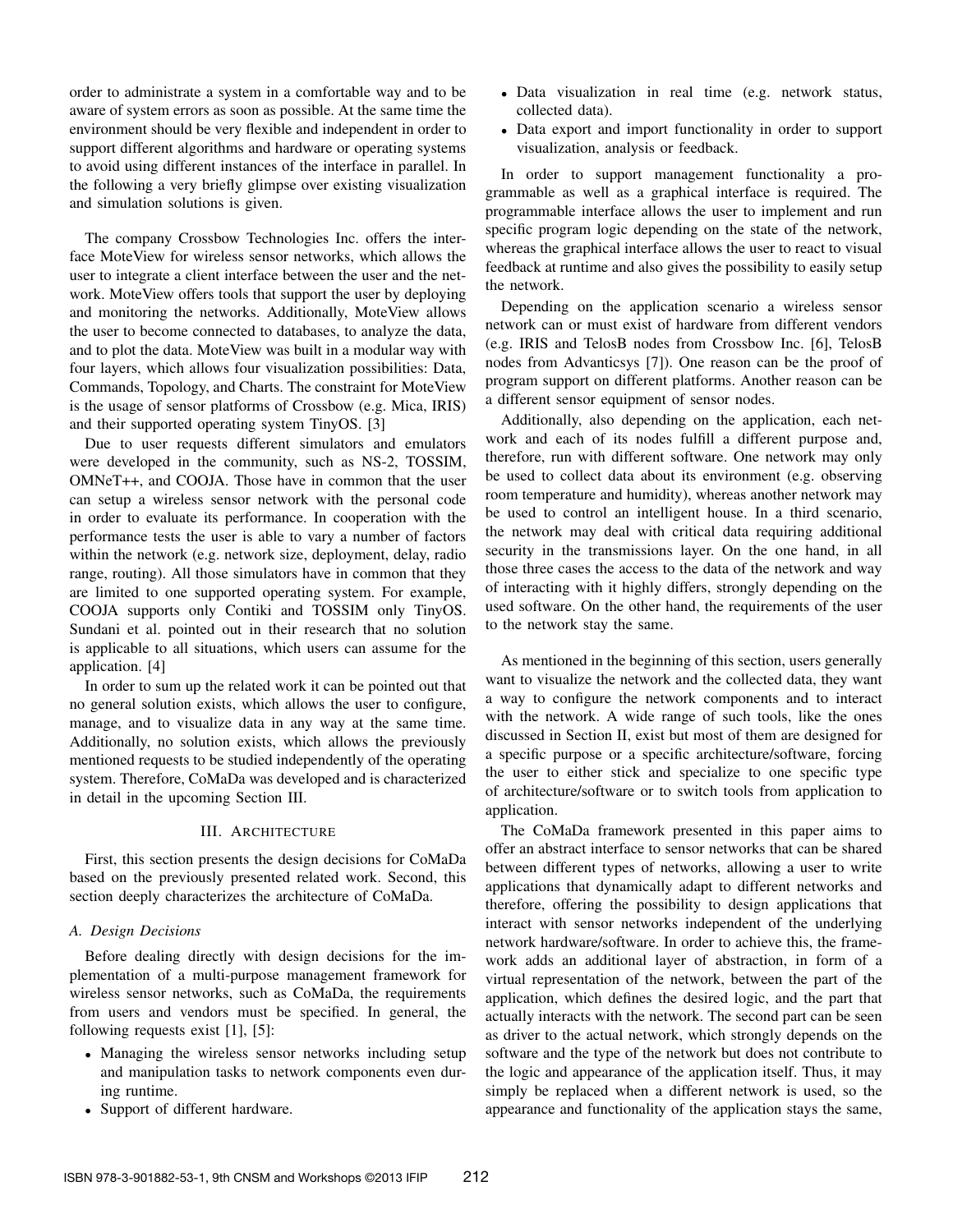

Fig. 1: Overview of the virtual sensor network representation used for CoMaDa

even so it is used with a totally different network.

The detailed architecture of the CoMaDa framework, which is written in Java, is described in the following Section III-B. In addition to the programmable interface of the framework, the previously mentioned graphical interface, designed as HTML/JS web-application, is presented as proof of concept of the framework in Section IV.

## *B. Architecture Characterization*

In order to develop a virtual representation of a wireless sensor network, which can be used by applications to separate the program logic from the driver (actually interacting with the network), the common properties of all wireless sensor networks need to be specified. In general, a wireless sensor network is understood as a set of constrained sensor nodes, which are capable of observing their environment (e.g. measuring the room temperature) and communicating with each other, as illustrated in Figure 2 based on references [8] and [9]. In modern days, sensor nodes are not only restricted to observing, but they are also capable of interacting with their environment (e.g. controlling a light switch).



Fig. 2: Abstract overview of communication between sensors, CoMaDa, and cloud applications

In summary, a wireless sensor network can be defined by a set of sensor nodes and the topology of this set, which represents the communication links between the sensor nodes. Further on, the sensor nodes, which build the network, are defined by their collected data and their interaction capabilities with the environment or themselves. All this knowledge allows constructing a virtual representation, which can be used to represent an arbitrary wireless sensor network.

Figure 1 shows an UML diagram of the proposed virtual representation of a wireless sensor network by the presented CoMaDa framework in this paper. The three main parts of this representation are the classes

- WSN,
- Node, and
- Topology.

The class WSN maintains a set of Node objects, which represents the nodes building the network, as well as a Topology object, which represents established communication links between the nodes.

The class Node can be seen as the most important class of this representation. It grants access to all the capabilities the network provides. Besides offering fields for storing an identifier and some additional information (metadata for storing information about the type of the node and tags the user can define for better identification), it offers three important fields: sensordata, actions and events. These fields build the interface to the capabilities the node offers.

The node's collected data can be accessed by sensordata, which represents a set of SensorDatum objects that defines the type and the value of the measured data. Objects of this class also define the unit the datum was measured in. Besides of the sensor data a sensor node might also communicate arbitrary additional information. Letting the node define a set of events that may occur and additionally offer the user the possibility to subscribe to these allows the nodes to communicate such information. Events that may occur at a specific node are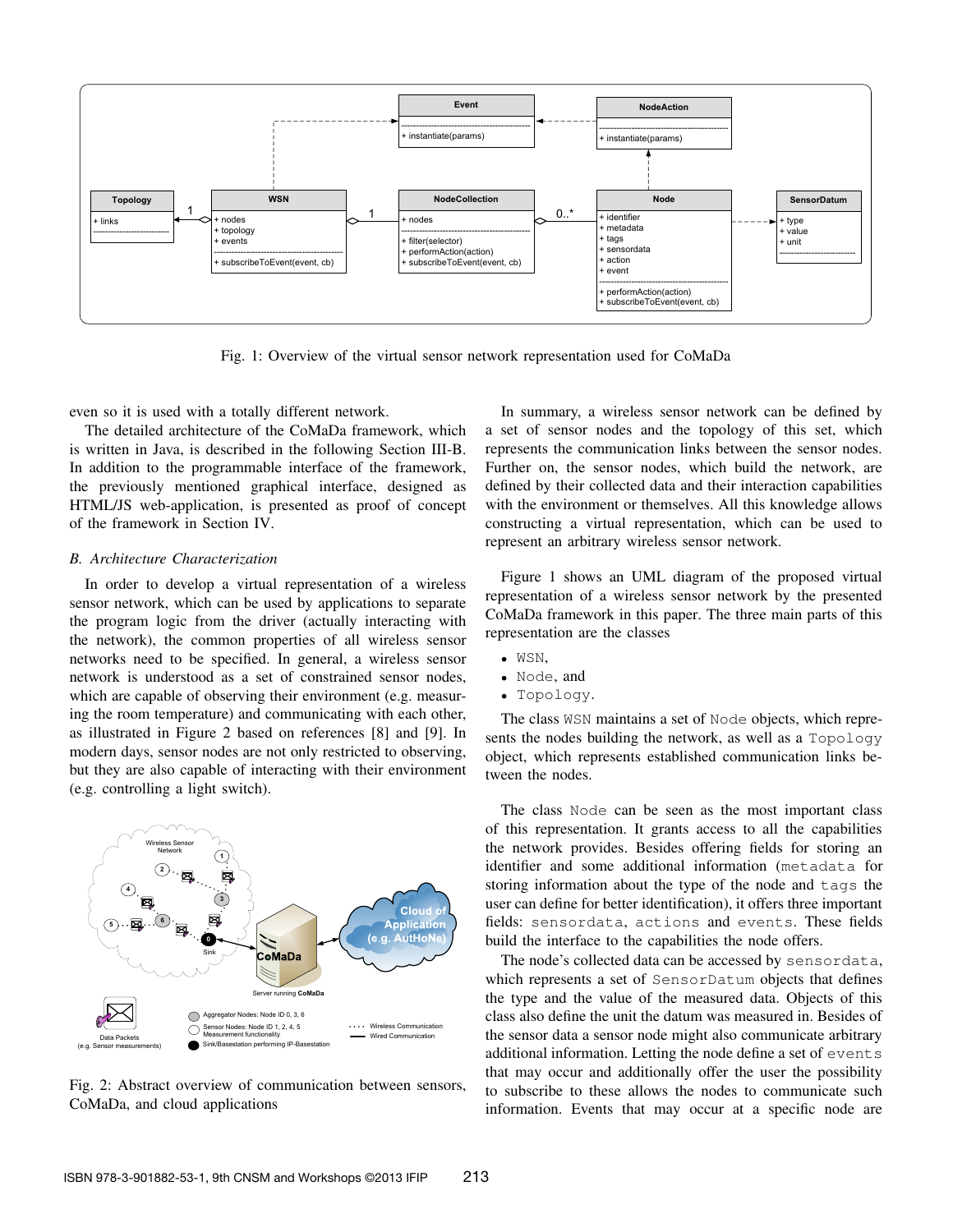possibly that the node has updated its measurements, that it runs out of energy soon, or any other information it wants to communicate. Such events may not only occur at node level but the wireless sensor network as whole, being an observer of all its nodes, may also want to communicate information. Therefore, the class WSN also offers the possibility to subscribe to events. Global WSN events may include notifying that the topology has changed or a node was suddenly lost. Each event is defined by a simple class, which holds some information about the event itself and about each time an event occurs. Users are notified by calling a callback function that was passed when the user subscribed to the event. An example for such an Event class is shown in Figure 3a.

| $\overline{c}$ | class NodeLostEvent<br>extends Event | $\overline{c}$ | 1 class SwitchLightAction<br>extends NodeAction { |
|----------------|--------------------------------------|----------------|---------------------------------------------------|
| 3              |                                      | 3              |                                                   |
|                | String id;                           | $\overline{4}$ | String id;                                        |
| 5              |                                      | 5              |                                                   |
| 6              | @EventParam                          | 6              | @ActionParam                                      |
|                | Node lostNode;                       | 7              | boolean turnOn:                                   |
|                |                                      | 8              |                                                   |
|                | @EventParam                          | 9              | @ Action Result                                   |
|                | Date timestamp;                      | 10             | boolean success:                                  |
|                |                                      | 11             |                                                   |

(b) Example Action



As a consequence of the before described setup the user would be able

- To access the structure of the network,
- To access the collected data, and

(a) Example Event

• To react to events occurring within the network.

All together the user is able to read all the data a wireless sensor network offers. As already mentioned earlier, a sensor network may be able to do more than simply collecting data. It may offer the possibility to let it interact with its environment, or at least it may offer a possibility to control its behavior. Therefore, it is necessary to also be able to write to the network besides just reading from it.

For this purpose, the CoMaDa framework offers the concept of actions. Each Node defines a set of actions, which defines the ways the node can be configured at runtime and which also offers an interface to the interaction capability of the node to its environment. Since sensor nodes are very constrained devices, one can assume that the actions offered by a node are limited to rather simple processes, which can be modeled by taking a set of input parameters and returning a result. A simple example for such an action, which should command a node to manipulate the light switch it is connected to, is shown in Figure 3b. A user can declare such a class for each different action a node is capable of doing and add it to its set of actions.

The concept of events and actions gives the user an easy-to-use tool to model the capabilities of his network. Since actions and events are only static interfaces to their respective functionality, an application would need to know about these interfaces at the time the application is designed in order to be able to use them. This means that applications were not able to dynamically adapt to new types of nodes with new capabilities. In order to circumvent this problematic and in order to allow applications to use events and actions in a dynamic fashion, the CoMaDa framework requires those to be decorated with reflection annotations, which can be evaluated at runtime. This concept is shown in Figure 3b. The parameters and result are annotated with @ActionParam and @ActionResult respectively, which allows an application to extract the necessary information the user has to enter in order to perform the actions of a node at runtime.

Section IV shows how this information is used to dynamically adapt CoMaDa to arbitrary networks in order to offer the user a graphical interface to nodes the framework has never seen before. But this only demonstrates the basic concept of annotations. Additional, more detailed annotations, which further describe the semantics of an action, are imaginable. For example, a node could use these to communicate that some of its actions can be used to deactivate power intensive, optional features or to set the node into a power saving mode. This means that external modules could enforce power saving policies even in networks with nodes they have never seen before, and, therefore, would have had no idea of how to interact with these without being able to dynamically extract information about these using the annotations. Using the concepts of events and actions the user can reflect the functionalities of nodes in the virtual representation by simply designing own Node class derivatives, providing information about offered events and actions in the respective events and actions fields.

```
1 // NodeCollection nc; < provided by WSN
2
\alpha nc. filter ("#node1 > *");
     // selects all nodes that are linked to #node1
  nc.getNodeById ("node1"). filterByOutgoingLinks();
     6 / / does the same
     // but allows the compiler to check the syntax
8
9 nc. filter ("tag:light, tag: kitchen")
10 . perform Action (new Switch OffLight Action ());
11 // selects nodes tagged as "light" and "kitchen"
12 // and let's them perform "SwitchOffLightAction"
13 // => switches off the lights in the kitchen
```
## Fig. 4: Code example for node filter feature

The last part of the virtual representation to discuss is the class NodeCollection, which is used by the class WSN to organize its assigned Node objects. NodeCollection is simply a collection of Node objects that offers the possibility to react to events and perform actions on a whole set of nodes by simply offering and forwarding the methods of the class Node for the whole collection. Additionally, it offers the possibility to filter the collection by simple patterns as shown in Figure 4, giving the user a powerful tool to select and interact with groups of nodes.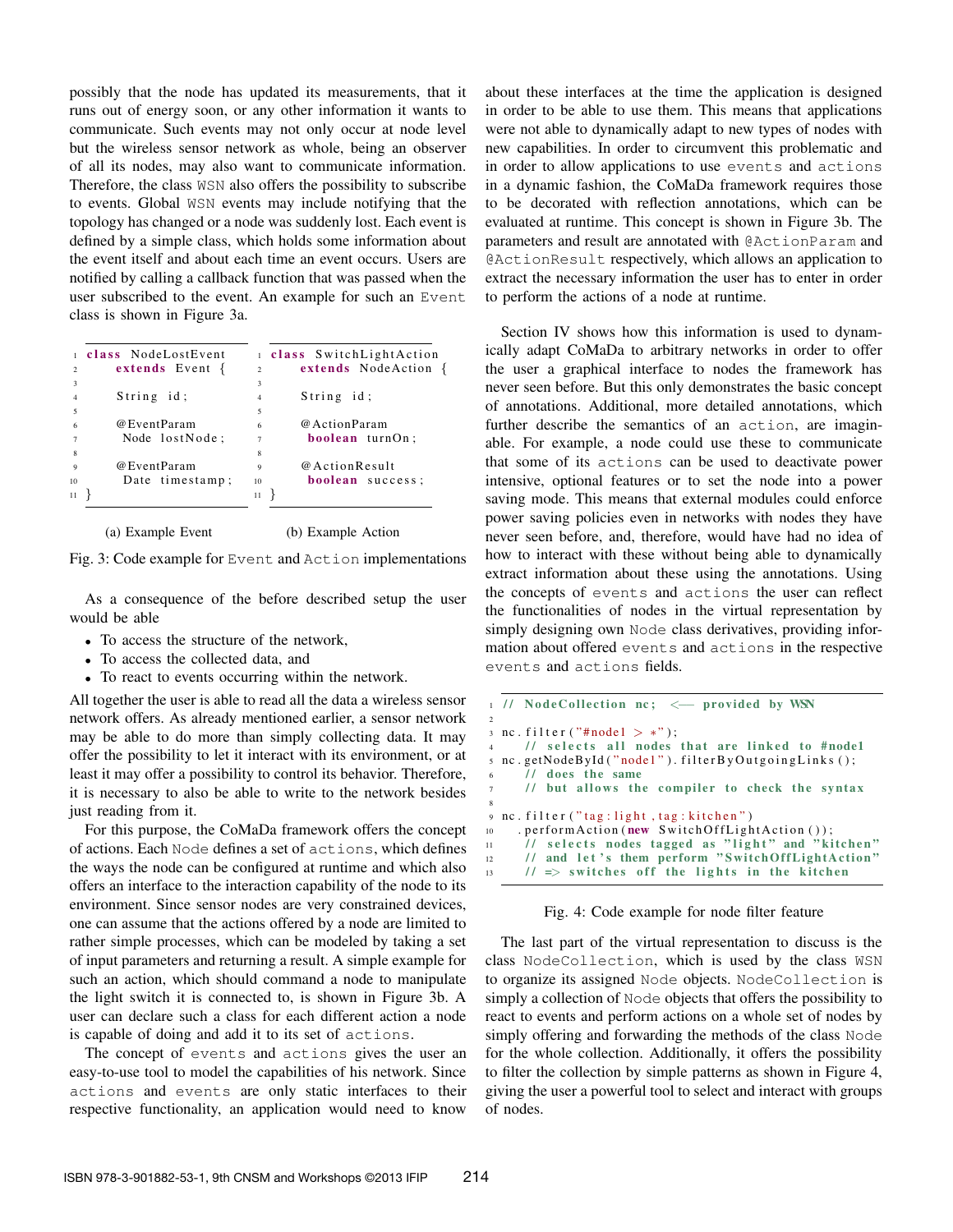

Fig. 5: General structure of the framework CoMaDa

The presented virtual representation allows an user to efficiently design applications interacting with arbitrary wireless sensor networks, without having to specialize in a specific network architecture/platform by simply relying on this additional abstract layer.

As already mentioned above the translation between the actual network and its virtual representation is done by a driver that highly depends on the used network architecture and platform. Figure 5 shows an overview of all the framework's parts and their interaction. The actual network is shown on the bottom and as can be seen, it is connected to its virtual representation by three components:

- *WSNdriver*,
- Protocol stack
- *WSNconnector*.

The component *WSNdriver* provides access to the basic functionalities of the network, managing the communication from the network to the framework and vice versa. This part only needs to be exchanged when the nodes are run with a different platform/operating system. The *WSNdriver* forwards the received data to the protocol stack. The protocol stack is responsible for the support of the different communication protocols used. After the data is translated it is passed on to the *WSNconnector* that finally is responsible for creating and updating the virtual representation. As long as no home-cooked platforms and protocols are used, the implementations of the respective driver and protocol modules can be shared across users. So in most cases the user does not need to bother implementing those when switching to a new platform, but he can simply use existing implementations. In contrast to that, the *WSNconnector*, which is responsible for the virtual representation of the network, needs to know which representation (which class) to

use for which node. Since a wireless sensor network is very dynamic (nodes may be added, nodes may be removed all the time) it cannot be modeled statically and the user has to decide how to communicate and recognize the functionalities his nodes offer. The user could either include this information in a protocol, letting the nodes communicate this information themselves, or he could simply use a hard naming scheme. In this case the user could simply distinguish different kind of nodes offering different kind of functionality by the individual IDs of the nodes. Whatever way the user chooses, he has to adapt the

*WSNconnector* and manually tell it what nodes shall be reflected by which class. Using the concept of *WSNdriver*, protocol stack and *WSNconnector*, applications that were designed to operate on the previously discussed virtual representation can easily be adapted to different networks and types of nodes with the following steps:

- 1) Exchange the *WSNdriver* if a new platform/operating system is used.
- 2) Exchange the *protocol stack* if different communication protocols are used.
- 3) Design Node class derivatives for the new nodes (in order to reflect new *events* and *actions*).
- 4) Adapt the *WSNconnector* so the new nodes are recognized.

In most of the cases only a smaller subset of the above mentioned steps are necessary since the user rather designs new type of nodes or experiments with new protocols than redesigning the whole network.

## IV. PROOF OF OPERABILITY

The graphical user interface of CoMaDa, as described in references [1] and [5], is implemented on the server, which has unlimited resources, rendering energy consumption and memory evaluation unnecessary (cf. Figure 2). Therefore, the presented evaluation is a proof of operability of an application implemented on top of CoMaDa, the previously mentioned GUI.

CoMaDa was tested in an office scenario integrated in the project AutHoNe, which deals with autonomic home networking questions [10]. The detailed reasons for choosing an office scenario for application purposes is given in Section IV-D. The used sensor hardware was the following, which all worked under the operating system TinyOS [11]:

- IRIS nodes with sensors for temperature, light, and sound [6].
- TelosB nodes with sensors for temperature, humidity, and light [6], [7].

The authors used hardware of different vendors in order to show the compatibility of the GUI and its independent applicability. The following sections show a proof of concept for the GUI tasks introduced in Section III: (1) Configuration of network components, (2) visualization of network status, and (3) data import/export.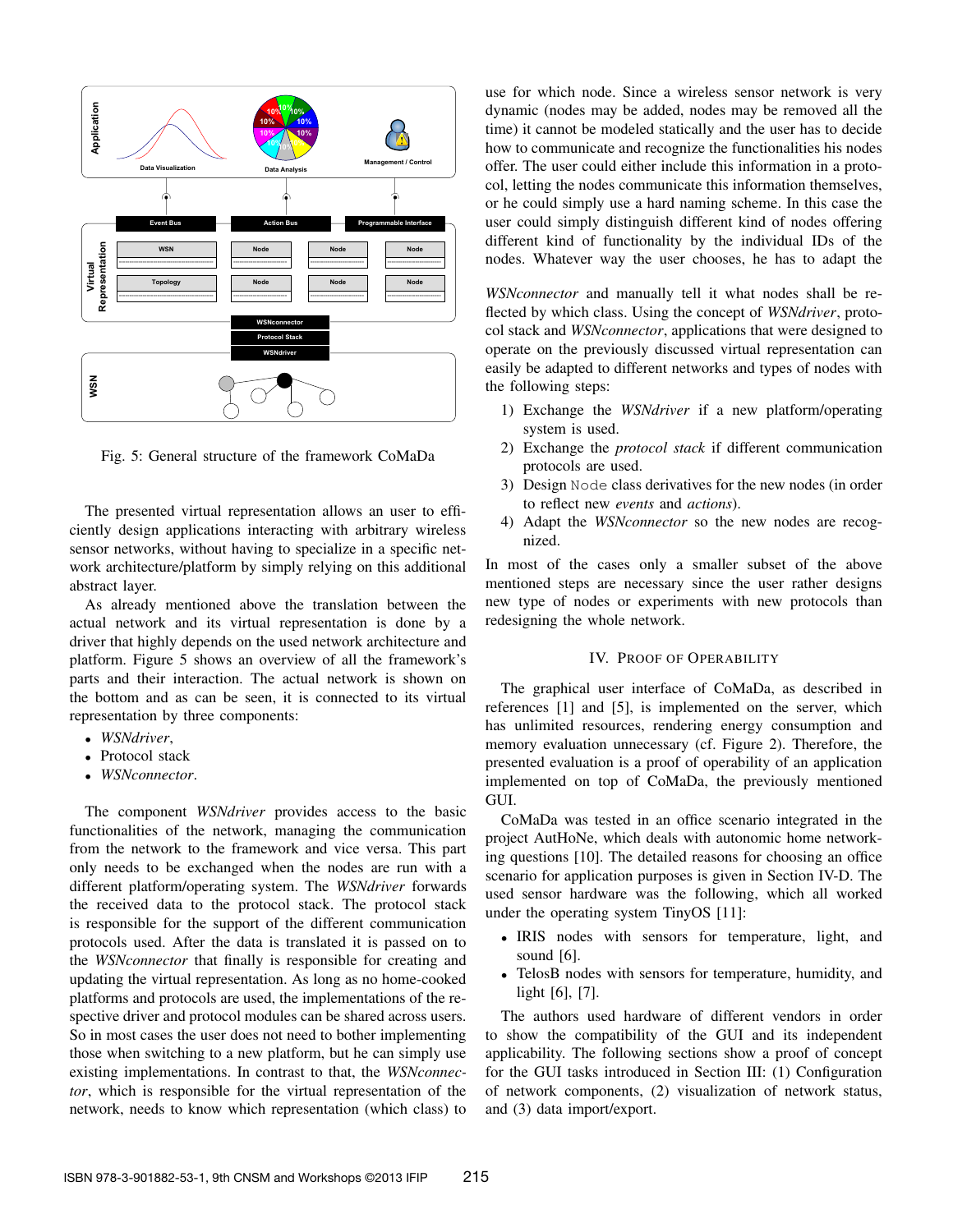

Fig. 6: Extended visual feedback of a wireless sensor network in real time [1]

## *A. Configuration of Network Components*

The developers of CoMaDa decided to design it independent of the used hardware but at the same time integrated operating system depending parts (e.g. IPBaseStation from TinyOS), which allow a basic support for the operating system TinyOS. The established GUI for configuration tasks supports the programming of the required base station as well as the measurement devices. For the latter the user is able to choose between different pre-installed setups. Those setups depend on the chosen hardware and include specifications for platform type, sensor board type, TinyOS options, and node functionality. Platform types include all platforms, which are currently supported by TinyOS, such as IRIS, MICA, Imote, and TelosB. Depending on the platform structure different sensor are included or can be attached via UART to it and can be specified via the GUI. TinyOS offers different functionalities per default (e.g. routing protocol BLIP), which can be activated manually. Finally, the user must specify the performed node functionality (e.g. IPBaseStation, individual algorithms). Here the user can decide whether a pre-defined algorithm (e.g. IPBaseStation) should be installed or a personal algorithm, where the user must specify the location of the source code. With this degree of configuration as described, the user is able to configure each node in the wireless sensor network individually. [1], [5]

In order to ensure unique identities, the user has to choose an individual ID for each node in the next step. Then the user can compile the chosen code with his specifications. After the compilation the user received the required RAM and ROM size for the chosen configuration. With these facts in mind the user plugs in the appropriate sensor node and programs it. [1] If the user wants to deploy a wireless sensor network supporting different functionalities by individual nodes the above steps can differ during configuration period. An example can be a wireless sensor network where some nodes are only data collectors with different active sensors and other sensor nodes, which perform in-aggregation.

## *B. Visualization of Network Status*

After configuration of the network components the user activates the wireless sensor network. First, the sensor node, called sink, performing the program IPBaseStation is attached to the USB port of the gateway. This sensor node is a kind of agent between the wireless and the wired infrastructure of the complete system. The program allows the serial protocol to pass 802.15.4 frames in the systems, which makes the whole system interesting for systems dealing with the idea of Internet of Things (IoT) [12] and support IP communication between components [11].

Second, the user changes to the option IP tunnel where the used USB port is specified and starts the tunnel application, which is required by IPBaseStation [11]. The user can now activate individually each component of the wireless sensor network, which was configured before. In the currently open environment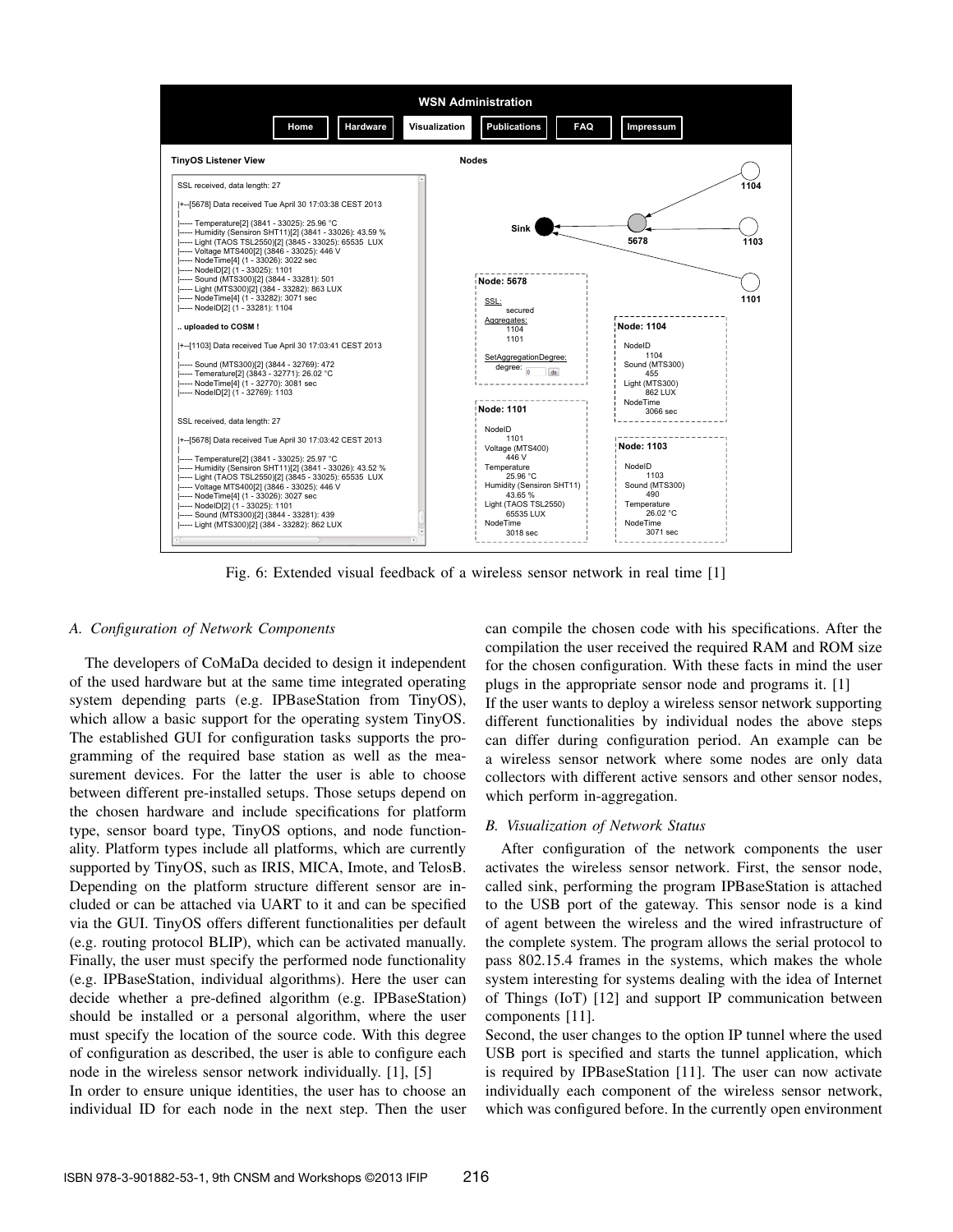in the GUI the user receives direct feedback of the running system. The tunnel traffic is visualized including activated and transmitted sensor nodes as well as received packets in raw format at the sink. New deployed sensor nodes are integrated in this visualization when they are recognized by the tunnel application, which happens when the first packet its received after sensor booting. If the wireless sensor network should be shut down the user can deactivate the IP tunnel manually by pushing the 'stop' button.

Usually in wireless sensor networks routing algorithms are integrated in order to handle the packet transmission with in the network correctly and transmitting them on an optimal route from source to sink. This routing structure is not visualized in the visualization option of the tunnel. Sometimes the user is interesting in this information as well, thus an extended visualization option was integrated in CoMaDa. Therefore the user must switch through the submenu to the option network status. Here the user can view the routing tree and the current state of all the nodes of the deployed sensor network in real time. Figure 6 shows an example for such an extended view of a wireless sensor network, which consists of four sensor nodes and the sink (=Base). On the left side of the visualization the processed tunnel traffic is illustrated. The received data at the tunnel is used as an input for the class *WSNDriver*, which forwards it to the protocol-stack for further translation. Here the user is now able to see what information each packet includes and from which node it was received. All this information is shown on the right side bottom side in a light modified version as well. Additionally, on the right upper side the currently used routing tree is illustrated including the sensor nodes with their individual IDs. Below the routing tree each node is shown in its current state, including its current sensor values and any available meta-data. In this example the wireless sensor networks consists of three data collectors with IDs 1104, 1103, and 1101. The sensor node with ID 5678 supports innetwork aggregation in the system and uses SSL to encrypt the communication between itself and the sink [13] (instead of UDP, which is typically used in wireless sensor networks [9], [8]). Node 5678 aggregates the individual packets of nodes 1104 and 1103 without any modification. This operation is known under the term message aggregation. The node 1101 currently transmits its packets directly to the sink. [1], [5]

As can be seen in Figure 6, the GUI dynamically adapts to the currently attached network. All data that is available about the individual nodes gets visualized. Even the aggregator (node 5678), which uses a SSL secured transmission connection, is integrated and viewed as any other node due to the abstract representation of the network. In addition to that, the aggregator was defined to offer a method that influences its aggregation behavior and, therefore, is internally represented by a different class, which offers access to this functionality by declaring an appropriate Action called SetAggregationDegree. The GUI uses this information and displays a text-box and a corresponding button in order to allow the user dynamically trigger this function. In this visualization the edges in the routing tree display the currently used routes between the nodes. In the background each sensor node stores alternative routes as well, but those a not displayed in the visualization yet. If the deployed wireless sensor network is large scaled the complexity rises and the user might lose the overview. Therefore, the authors added an additional feature to this visualization: The user can click on the sensor node with its individual packet information below. As a consequence the corresponding sensor node and it ingoing and outgoing routes in the routing tree are highlighted in order to find the sensor node more quickly. [1]

## *C. Data Import and Export*

The amount of collected sensor data depends on the size of the network, on collected values, and on collection intervals. As a consequence this data amount can be huge. Today it is common to analyse the data by plotting them. Different tools are available, which offer different plotting techniques (e.g. line, point, step diagrams) and can be divided into offline and online tools. In the case of offline tools (e.g. Matlab) the collected data must be stored on the server for further process. The online tools (e.g. COSM [14]) allow the user to upload data in real time and to display them directly. In order to support both options the established GUI includes data import and export functionality.

All received data is stored locally on the server in tabseparated files, which can be imported to offline analysis tools (e.g. Matlab) and be analysed and plotted depending to the users requirements. The final plot is currently not imported back into the GUI. Thus, the user has to view it outside the GUI on its specific terminal or browser.

In the case of online tools, such as COSM [14], the received data from the wireless sensor network must be converted to the required data format, which is in case of COSM the JavaScript Object Notation (JSON) language, before the data can be exported to the tool. The COSM module implicitly does this and the user only has to specify which individual sensor node of the system should be exported and visualized. Therefore, the user creates feeds (models used by COSM to group datastreams) for each node he wants to export and the COSMmodule automatically translates between CoMaDa's virtual representation and COSM's feed architecture. Per default all data included in the packet is displayed via COSM (e.g. Node ID, time, light, sound). The resulting visualization is imported to the GUI and visualized to the user. Figure 7 illustrates such a visualization result where the user has discarded the plotting of time and Node ID, because it is redundant to the information shown in the left part of the figure including all default data. As a result in this example only the plots for light and sound are visualized. Here the user has also the possibility to regulate the time scale of the plots (here: 3 hours). Periodically in the background of the GUI the plots are stored in order to view them offline again. If the user shuts down the wireless sensor network completely, the plot is stored in total over the whole plotting time for each sensor node, which was plotted. [1]